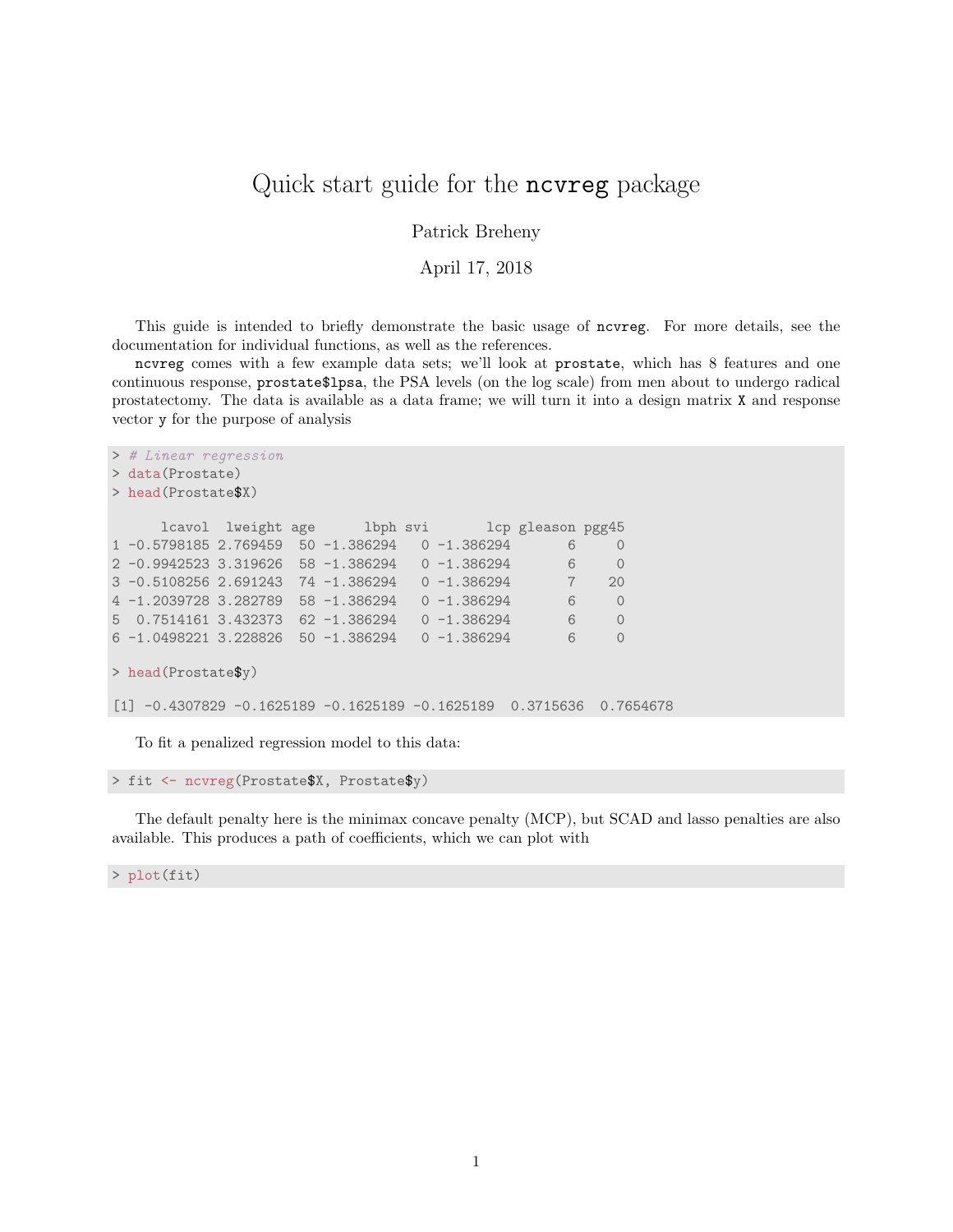

Notice that variables enter the model one at a time, and that at any given value of  $\lambda$ , several coefficients are zero. To see what the coefficients are, we could use the coef function:

| $>$ coef (fit, lambda=0.1) |           |           |           |           |           |  |
|----------------------------|-----------|-----------|-----------|-----------|-----------|--|
| (Intercept)                | lcavol    | lweight   | age       | lbph      | svi       |  |
| $-0.6973059$               | 0.5387509 | 0.6382717 | 0.0000000 | 0.0000000 | 0.6102800 |  |
| 1cp                        | gleason   | pgg45     |           |           |           |  |
| 0.0000000                  | 0.0000000 | 0.0000000 |           |           |           |  |

Typically, one would carry out cross-validation for the purposes of assessing the predictive accuracy of the model at various values of  $\lambda:$ 

```
> cvfit <- cv.ncvreg(Prostate$X, Prostate$y)<br>> plot(cvfit)
  plot(cvfit)
```